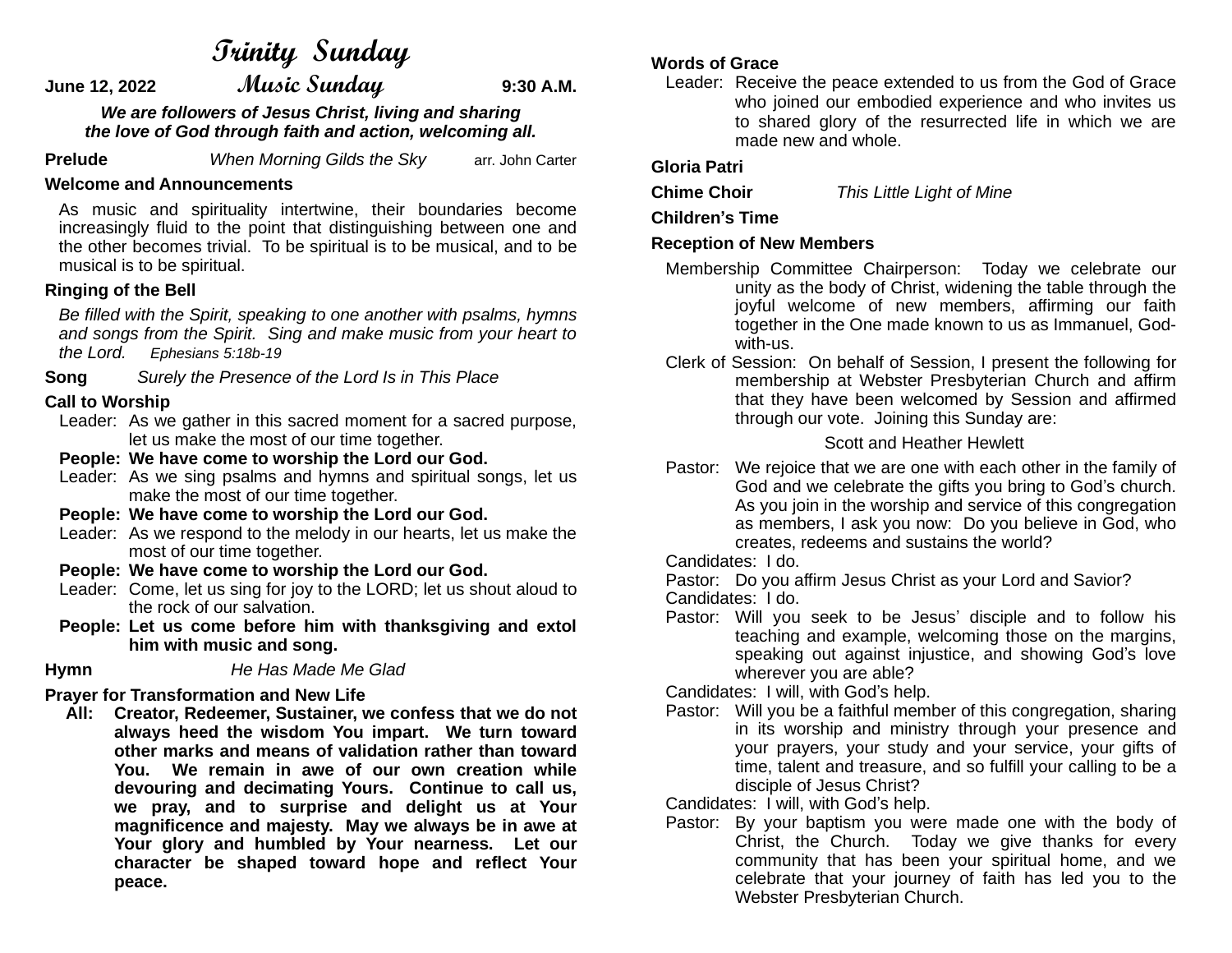**Congregation: We, the members of Webster Presbyterian Church, welcome Scott and Heather with joy into the common life of our congregation. We promise you our friendship and our prayers as we share the hopes and labors of the church. By the power of the Holy Spirit, may we all continue to grow together in the knowledge and love of God, and to walk together in the way of Christ. Grace to you and peace!**

Pastor: Welcome to this ministry!

# **Passing of the Peace**

| <b>Special Music</b>                | Sonata in a minor - Allegro<br>Sally Turner - Flute                                                                                                                                                                                        | C.P.E. Bach             |
|-------------------------------------|--------------------------------------------------------------------------------------------------------------------------------------------------------------------------------------------------------------------------------------------|-------------------------|
| <b>Special Music</b>                | <b>Amazing Grace</b><br>Carina Phillips and Celeste LaFlamm - Saxophone Duet                                                                                                                                                               | arr. Phillips & LaFlamm |
| <b>Scripture</b>                    | "God saw all that He had made, and it was very good.<br>And there was evening, and there was morning – the sixth day."                                                                                                                     | Genesis 1:31            |
| <b>Hymn</b>                         | For the Beauty of the Earth                                                                                                                                                                                                                | #473                    |
| <b>Scripture</b>                    | "I will declare your name to my brothers and sisters;<br>in the assembly I will sing your praises."                                                                                                                                        | Hebrews 2:12            |
| <b>Anthem</b>                       | Gaudeamus<br><b>Alleluia Bells</b>                                                                                                                                                                                                         | Arnold Sherman          |
| <b>Scripture</b>                    | Ephesians 5:17-20                                                                                                                                                                                                                          |                         |
| <b>Meditation</b>                   | <b>Never Alone</b>                                                                                                                                                                                                                         | Rev. Phil Davis, Sr.    |
| <b>Anthem</b>                       | I Was Glad<br><b>Chancel Choir</b><br>I was glad when they said to me, "Let us go into the house of the Lord."<br>Rejoice, give your thanks and sing for this God's holy hour.<br>This is the day the Lord has made; I will rejoice in it. | Martin                  |
|                                     | <b>Prayers of the People and Lighting of Prayer Candles</b>                                                                                                                                                                                |                         |
|                                     | <b>Prayer and The Lord's Prayer (Debts/debtors)</b>                                                                                                                                                                                        |                         |
| <b>Hymn</b>                         | Rejoice, the Lord is King                                                                                                                                                                                                                  | #155                    |
|                                     | <b>Offering</b> Please place your offering in the plates at the exit doors,<br>mail your gifts to the church, or click the WPC website 'Give' button                                                                                       |                         |
|                                     | Doxology and Blessing of the Offering                                                                                                                                                                                                      |                         |
| <b>Anthem</b><br><b>Benediction</b> | This Is the Day<br>Choir, Bells, Percussion                                                                                                                                                                                                | <b>Terry Kirkland</b>   |
| <b>Postlude</b>                     | Fugue in d minor                                                                                                                                                                                                                           | Bach                    |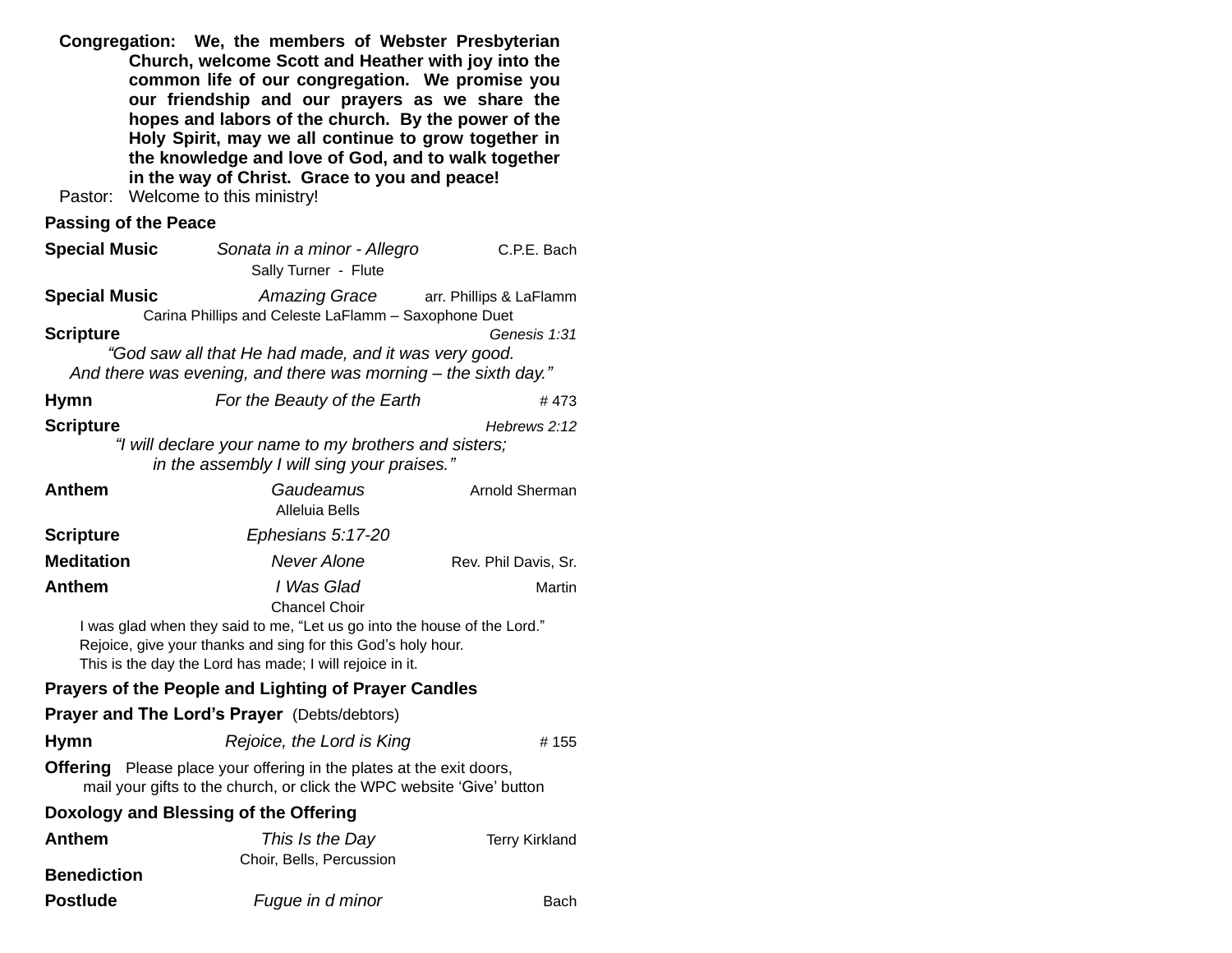# **Surely the Presence of the Lord Is in This Place**

Surely the presence of the Lord is in this place; I can feel His mighty power and His grace. I can hear the brush of angel's wings; I see glory on each face. Surely the presence of the Lord is in this place.

# **He Has Made Me Glad**

I will enter His gates with thanksgiving in my heart; I will enter His courts with praise. I will say, "This is the day that the Lord has made. I will rejoice for He has made me glad."

He has made me glad; He has made me glad; I will rejoice for He has made me glad. He has made me glad; He has made me glad; I will rejoice for He has made me glad.

# **Gloria Patri**

Glory be to the Father, and to the Son and to the Holy Ghost. As it was in the beginning is now and ever shall be, World without end. Amen. Amen.

# **For the Beauty of the Earth**  $\#473$

For the beauty of the earth, for the glory of the skies,

 For the love which from our birth over and around us lies, Lord of all, to Thee we raise this our hymn of grateful praise.

For the wonder of each hour of the day and of the night,

 Hill and vale and tree and flower, sun and moon and stars of light, Lord of all, to Thee we raise this our hymn of grateful praise.

For the joy of ear and eye, for the heart and mind's delight,

 For the mystic harmony linking sense to sound and sight, Lord of all, to Thee we raise this our hymn of grateful praise.

For the joy of human love, brother, sister, parent, child,

 Friends on earth and friends above, for all gentle thoughts and mild, Lord of all, to Thee we raise this our hymn of grateful praise.

For Thy church that evermore lifteth holy hands above,

 Offering up on every shore her pure sacrifice of love, Lord of all, to Thee we raise this our hymn of grateful praise.

# **Doxology**

Praise God from whom all blessings flow; Praise Christ, all people here below; Praise Holy Spirit evermore; Praise Triune God, whom we adore. Amen.

# **Rejoice, the Lord is King**  $# 155$

Rejoice, the Lord is King! Your Lord and King adore! Rejoice, give thanks and sing and triumph evermore: Lift up your heart; lift up your voice! Rejoice, again I say, rejoice!

God's kingdom cannot fail; Christ rules o'er earth and heaven. The keys of death and hell are to our Jesus given.

Lift up your heart; lift up your voice! Rejoice, again I say, rejoice!

Rejoice in glorious hope! For Christ, the Judge, shall come To glorify the saints for their eternal home.

Lift up your heart; lift up your voice! Rejoice, again I say, rejoice!

**\* \* \* \* \***

.

# **LECTIONARY PASSAGES**

|               | Today, June 12th      | Next Sunday, June 19th |
|---------------|-----------------------|------------------------|
| Old Testament | Proverbs 8:1-4, 22-31 | Isaiah 65:1-9          |
| Psalm         | Psalm 8               | Psalm 22:19-28         |
| New Testament | Romans 5:1-5          | Galatians 3:23-29      |
| Gospel        | John 16:12-15         | Luke 8:26-39           |

# **MEMORY VERSE**

*"This is the day that the Lord has made; let us rejoice and be glad in it."*

 *Psalm 118:24*

**\* \* \* \* \***

 **WEBSTER PRESBYTERIAN CHURCH** 585-265-9700 [www.websterpres.org](http://www.websterpres.org/) Rev. Phil Davis, Sr.